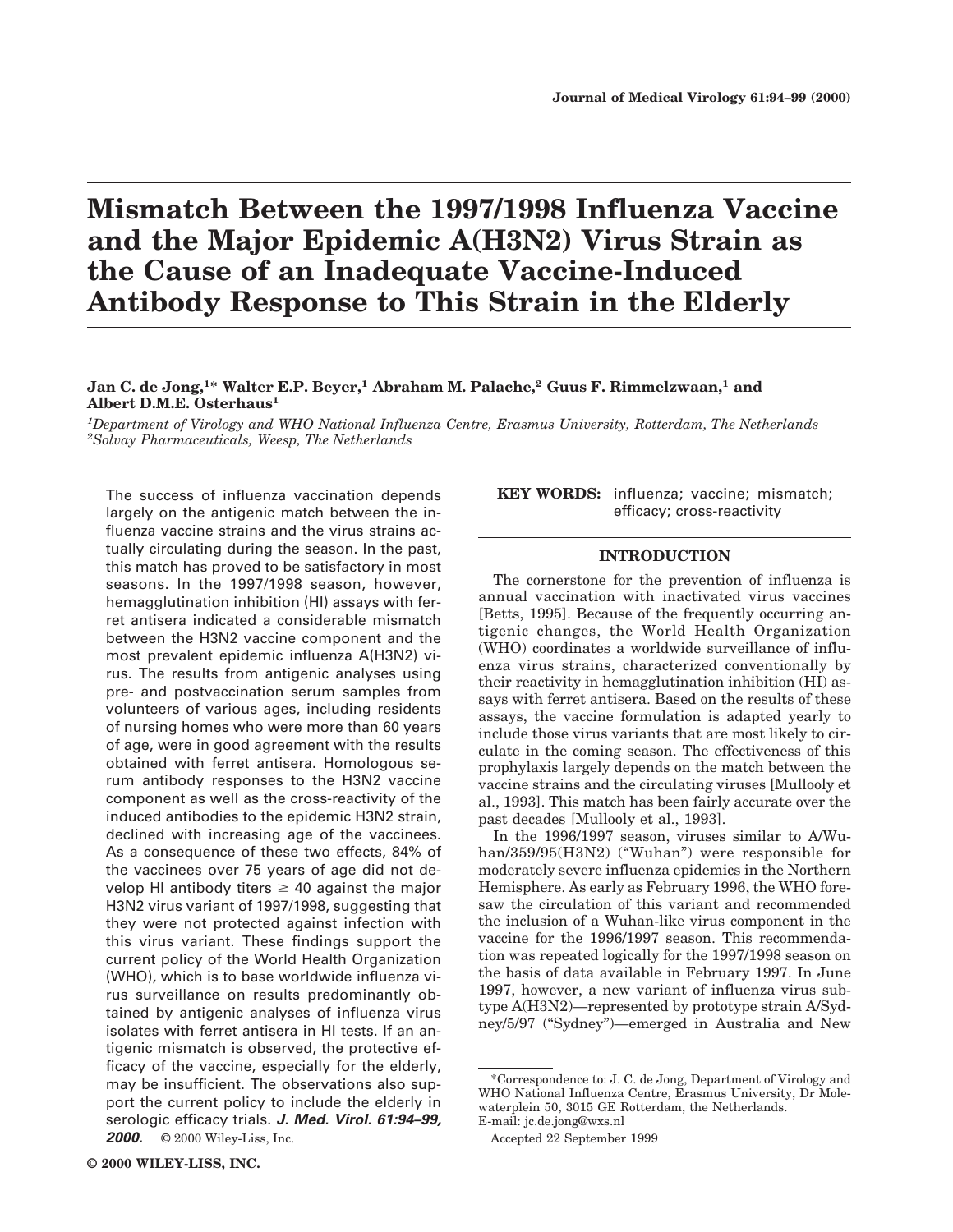Antibody Response to an Influenza Vaccine 95

Zealand, where it gave rise to extensive epidemics [Anonymous, 1998]. This same variant was the major cause of the epidemics in the Northern Hemisphere during the early months of 1998, together with sporadic circulation of Wuhan-like strains [Anonymous, 1998]. Although the epidemic was described as mild, the Netherlands Central Bureau of Statistics calculated an excess mortality of 1,400 for the Netherlands in the period from March to April 1998 [Prins, 1998]. This coincided with an influenza epidemic that lasted from mid-February until mid-April. In February 1998, the WHO recommended the inclusion of a Sydney-like strain in the influenza vaccine for the 1998/1999 season [Anonymous, 1998]. In the present study, the match between the Wuhan-like vaccine strain and the 1997/1998 Wuhan-like and Sydney-like field isolates was investigated by comparing the antibody responses induced in ferrets. Moreover, in order to assess the actual efficacy of the influenza vaccine used in the 1997/ 1998 season, the antibody responses of human influenza vaccinees to these viruses also were measured.

## **MATERIALS AND METHODS Antigens**

The high-growth influenza A(H3N2) virus strain RESVIR-9 was used for the 1997/1998 vaccine which was administered to the participants of the present study. It was similar to the epidemic WHO reference strain A/Wuhan/359/95 and is therefore called "Wuhan vaccine" in this article. For the 1998/1999 vaccine, the high-growth influenza A(H3N2) virus strain IVR-108 was used. This strain was similar to the epidemic WHO reference strain A/Sydney/5/97 and is called "Sydney vaccine." Strains A/Netherlands/300/97 ("Sydney field") and A/Netherlands/005/98 ("Wuhan field") were chosen as representative of the Sydney-like and the Wuhan-like field strains, respectively, of the 1997/1998 epidemic.

#### **Serum Samples**

Three specific ferret antisera were prepared against the Wuhan vaccine and one each against the Sydney vaccine, Sydney field, and Wuhan field. The animals were bled 2 weeks after intranasal infection with the respective strains. The serum samples from vaccinees used in the present study were obtained in the course of three previous vaccination studies, each comprising 48 individuals. The first study group included healthy adults aged 19 to 57 years (median age, 28 years), the second group were free-dwelling elderly individuals aged 60 to 77 years (median age, 65 years), and the third group was made up of elderly persons living in nursing homes who were aged 61 to 99 years (median age, 82 years). All 144 individuals had been vaccinated with one dose of a standard commercial trivalent influenza subunit vaccine manufactured by Solvay Pharmaceuticals (Weesp, The Netherlands), containing  $15 \mu$ g

TABLE I. Antigens Used in the HI Titrations

| Influence virus strain                                                | Name           | Medium in<br>which isolated<br>and grown |
|-----------------------------------------------------------------------|----------------|------------------------------------------|
| RESVIR-9.<br>A/Wuhan/359/95-like<br>reassortant, 1997/1998<br>vaccine | Wuhan vaccine  | Embryonated<br>fowl eggs                 |
| A/Netherlands/005/98.<br>A/Wuhan/359/95-like                          | Wuhan field    | MDCK cell<br>culture                     |
| A/Netherlands/300/97.<br>A/Sydney/5/97-like                           | Sydney field   | MDCK cell<br>culture                     |
| IVR-108.<br>A/Sydney/5/97-like<br>reassortant, 1998/1999<br>vaccine   | Sydney vaccine | Embryonated<br>fowl eggs                 |

HI, hemagglutination inhibition; MDCK, Madin Darby Canine Kidney.

hemagglutinin of each component. The vaccine contained RESVIR-9 as the H3N2 component.

The first and second study groups were vaccinated with batch L-0202 in July 1997 and the third group with batch K-0302 in December 1996. In the first study group, four participants also had been vaccinated in 1982, 1987, 1991, and 1991, respectively. None of the participants had suffered an influenza-like illness in the year before vaccination. Among the second study group, two participants had been vaccinated in 1987 and 1991, respectively. Two other subjects of this group had experienced an influenza-like illness in the year before vaccination, in January 1996 and May 1997, respectively. No data for histories of vaccination or influenza-like illness were available for the participants of the third study group. A blood sample was taken from each vaccinee just before vaccination and 15 (study groups 1 and 2) or 21–23 days (group 3) later.

In a linear regression model using the postvaccination titer as a dependent variable and prevaccination titers, age, and study group as independent variables, prevaccination titers and age, but not the study group, proved to influence significantly the postvaccination titers. Therefore, in the present article the data are provided for three age classes (19–59, 60–74, and 75–99 years of age) rather than for the three study groups. The absence of an effect of the study group in the linear regression analysis also shows that the differences between the various study groups in the time of vaccination and in the batch of vaccine used did not influence significantly the results of the study.

## **Hemagglutination Inhibition Assays and Statistical Analysis**

HI assays were carried out essentially as described by Masurel et al. [1981]. All sera were titrated twice against the four antigens listed in Table I. HI titers were expressed as the reciprocals of the highest serum dilution that completely inhibited hemagglutination by four hemagglutination units of the test antigen. If no HI was observed (titer lower than 20), the titer was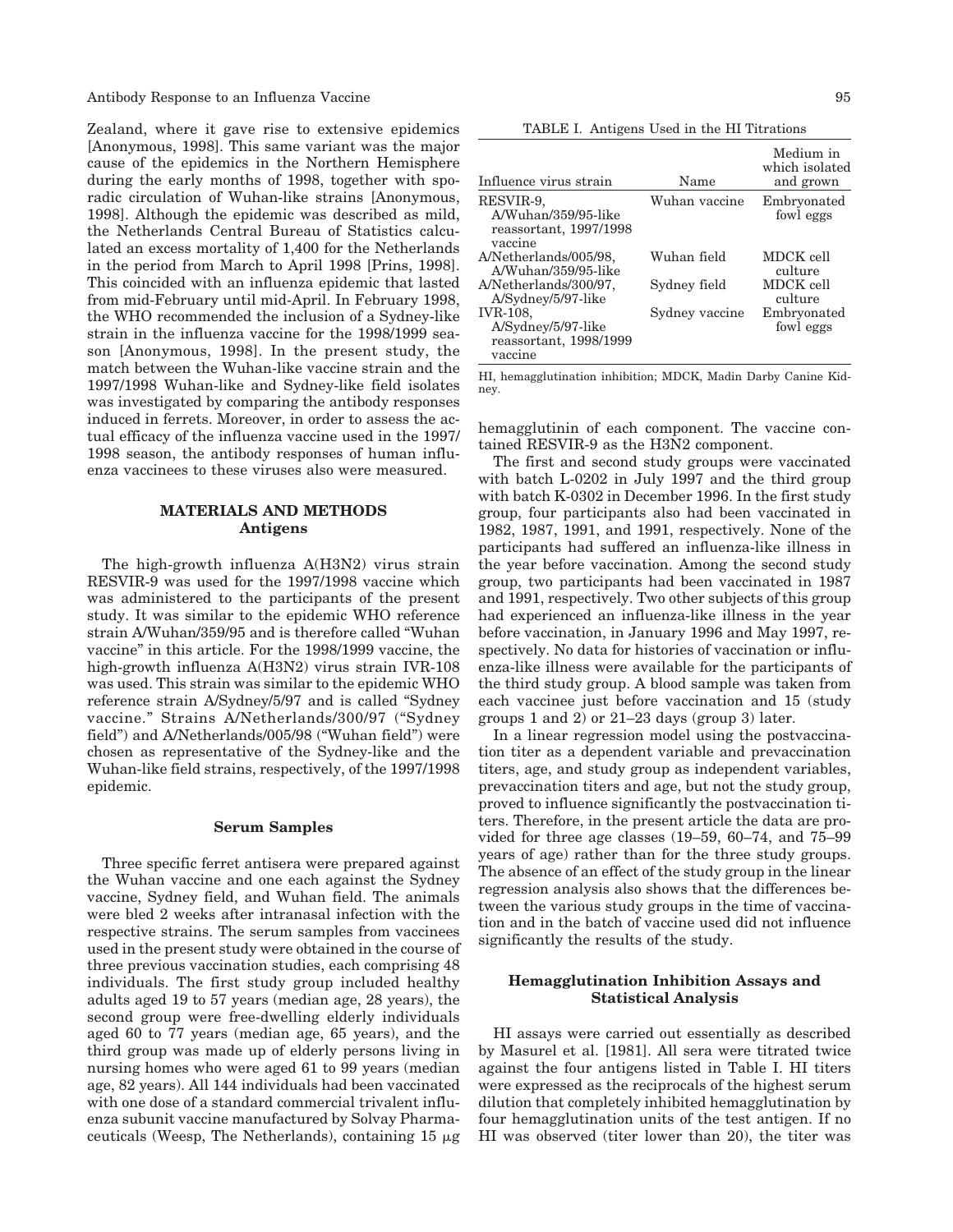| Influenza      | Postinfection HI titers of ferret antisera against <sup>a</sup> |                                |                  |             |              |                |
|----------------|-----------------------------------------------------------------|--------------------------------|------------------|-------------|--------------|----------------|
| virus strain   |                                                                 | Wuhan vaccine (three antisera) |                  | Wuhan field | Sydney field | Sydney vaccine |
| Wuhan vaccine  | 640                                                             | 1,280                          | 1,280            | 1,280       | 40           | 80             |
| Wuhan field    | $\overline{320}$                                                | $\overline{320}$               | $\overline{320}$ | 1,280       | 80           | 80             |
| Sydney field   | 80                                                              | 160                            | 40               | $-320$      | 2,560        | 5,120          |
| Sydney vaccine | 80                                                              | 80                             | $20$             | 80          | 2.560        | 5,120          |

TABLE II. Cross-reactivities of the Antigens Used in HI Assays With Ferret Antisera

HI, hemagglutination inhibition.

<sup>a</sup>Homologous titers are underlined and set in bold type.

TABLE III. Postvaccination Geometric Mean Titers Against the Wuhan Vaccine and Sydney Field and Their Quotient\*

|                |    | Antigens used in the HI titrations |                 |                  |  |
|----------------|----|------------------------------------|-----------------|------------------|--|
| Age class      | N  | Wuhan vaccine                      | Sydney field    | Wy/Sf            |  |
| $19-59$ yr     | 48 | 794 (592-1,066)                    | $111(78 - 156)$ | $7.2(5.9 - 8.8)$ |  |
| $60 - 74$ yr   | 56 | $255(186 - 351)$                   | $42(29 - 61)$   | $6.1(4.6-8.1)$   |  |
| $75 - 99$ yr   | 40 | 196 (137-426)                      | $18(13-42)$     | $11.2(8.5-14.8)$ |  |
| $P$ (one-way   |    |                                    |                 |                  |  |
| <b>ANOVA</b> ) |    | $\leq 0.001$                       | $\leq 0.001$    | 0.005            |  |

HI, hemagglutination inhibition; Wv/Sf, post-vaccination geometric mean titer (post-GMT) against Wuhan vaccine/post-GMT against Sydney field. \*The 95% confidence intervals are given in parentheses.

arbitrarily recorded as 10 for calculation. The logarithms of the pre- and postvaccination titers were confirmed to be normally distributed by the Kolmogorov – Smirnov KS Goodness of Fit Test for Normal Distribution (SPSS for Windows 5.0). Comparisons between different viruses within a given age class were made using the paired *t* test (titers) and the McNemar  $\chi^2$  test (proportions). Comparisons between age classes were made using one-way ANOVA (titers) and the Pearson  $x^2$  test (proportion). Differences between test results were regarded as significant when *P* was < 0.05. Confidence intervals were calculated using the Confidence Interval Analysis software (version 1.0, 1989; S. B. Gardner, P. D. Winter, and M. J. Gardner, distributed by the British Medical Journal, London). The "50% protective threshold" of HI antibodies was set at  $40 \approx 40$ being considered protective), in accordance with usual practice [Arden et al., 1986].

# **RESULTS Ferret Antisera**

The three ferret antisera raised against the Wuhan vaccine showed HI titers against the Wuhan field that were only two- to fourfold lower than the HI titers against the Wuhan vaccine (Table II). However, HI titers of these antisera measured against the Sydneylike field strains, which were the major cause of the 1997/1998 epidemic [Anonymous, 1998] and which were represented by the Sydney field in the present study, were eight- to 32-fold lower than those measured against the Wuhan vaccine. The HI data obtained with ferret antisera raised against the two Sydney-like viruses confirmed the major antigenic difference between the Wuhan- and Sydney-like strains.

#### **Serum Samples From Vaccinees**

The homologous serum HI antibody responses to the Wuhan vaccine and the response to the Wuhan field varied from strong in young people to fair in middleaged persons to moderate in the older age class (Table III and Fig. 1). The responses to the Sydney field were 7.2-, 6.2-, and 11.2-fold, respectively, lower than the responses to the Wuhan vaccine. In each of the three cases, the differences between the titers to the two viruses are statistically significant. Moreover, the differences among the three mentioned quotients are statistically significant (Table III). For the three age classes, the percentages of vaccinees showing a "protective" HI titer of  $\geq 40$  after vaccination were 100%, 93%, and 93%, respectively, against the Wuhan vaccine and 88%, 48%, and 22%, respectively, against Sydney field (Fig. 2). A better evaluation of the performance of the vaccines is obtained when the results of vaccination are calculated only for those vaccinees who had prevaccination titers of  $<$  40. In the present study, the data obtained in this way are roughly similar to the data for all vaccinees (Table IV). The greatest difference was in the oldest age class: only 16% of the subjects with prevaccination HI titers of < 40 acquired a protective antibody level.

#### **DISCUSSION**

In the 1997/1998 season, there was a mismatch between the H3N2 influenza vaccine component (Wuhan vaccine) and the major epidemic H3N2 strain (Sydney field). In the present study, sera were used from ferrets after infection with various influenza virus strains and from humans under 60 years of age, free-dwelling el-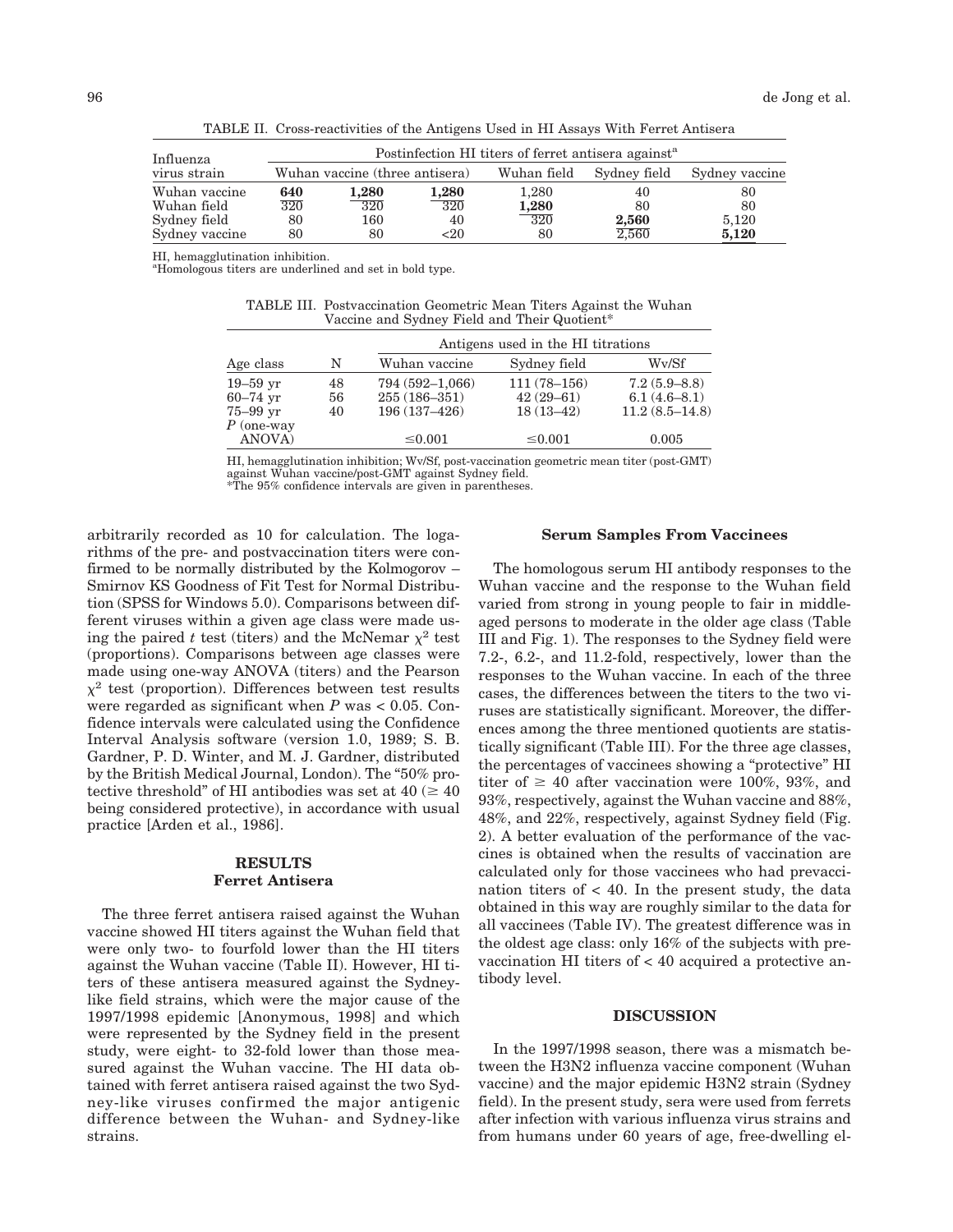

Fig. 1. Postvaccination geometric mean titer on a  $\log_2$  scale of serum samples from individuals vaccinated with Wuhan vaccine, according to three age classes. The vertical bars indicate the 95% confidence intervals.



Fig. 2. Proportions of subjects with postvaccination titers of 40 or higher, according to three age classes. The vertical bars indicate the 95% confidence intervals.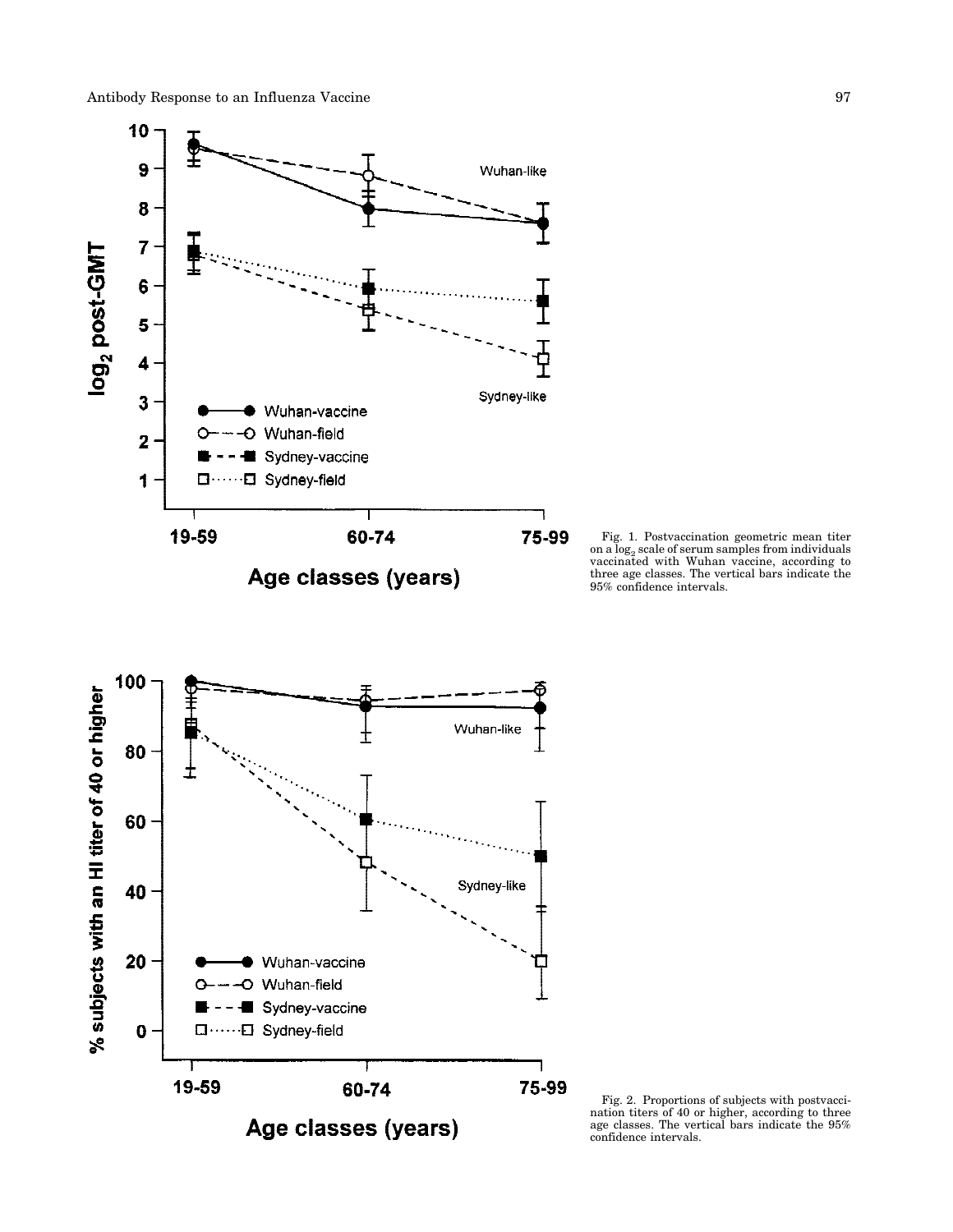| TABLE IV. Numbers and Percentages of Vaccinees Who Had a                |
|-------------------------------------------------------------------------|
| Prevaccination HI Titer of < 40 and Acquired a Postvaccination HI Titer |
| of $\geq 40$                                                            |

|                       | Antigens used in the HI titrations |                          |                           |                             |
|-----------------------|------------------------------------|--------------------------|---------------------------|-----------------------------|
| Age class             | Wuhan vaccine                      | Wuhan field              | Sydney field <sup>a</sup> | Sydney vaccine <sup>a</sup> |
| $19-59$ yr            | $25/25(100\%)$                     | 26/27 (96%)              | 40/46(87%)                | 36/43 (84%)                 |
| 60–74 yr<br>75–99 vr  | $37/41(90\%)$<br>18/21 (86%)       | 29/32(91%)<br>14/15(93%) | 26/55 (47%)<br>6/37(16%)  | $32/53(60\%)$<br>16/36(44%) |
| $P(x^2 \text{ test})$ | >0.05                              | >0.05                    | < 0.001                   | 0.001                       |

HI, hemagglutination inhibition.

<sup>a</sup>The differences between the percentages for the three classes of vaccinees are statistically significant for the two Sydney-like antigens (Pearson  $\chi^2$  test).

derly, and residents of nursing homes before and after vaccination with the influenza vaccine for the 1997/ 1998 season. The mean difference between the HI titers to the Wuhan vaccine and the Sydney field proved to be eight- to 32-fold using ferret antisera (Table II) and about six- to 11-fold using sera from human vaccinees (Table III). These observations are in line with preliminary results published by the WHO for adults and elderly vaccinated with the Wuhan vaccine [Anonymous, 1998]. The results show that homologous and heterologous postvaccination geometric mean titer (post-GMT), as well as the percentage of subjects with postvaccination titers  $\geq 40$ , declined with increasing age (Figs. 1 and 2).

In particular, the mismatch affected the immune response to influenza vaccination in the 75- to 99-yearold participants. In these subjects, the vaccine-induced antibodies not only had a low titer to Wuhan vaccine but also proved to be significantly less cross-reactive to the Sydney field than the vaccine-induced antibodies in the two younger age classes (11-fold versus six- to seven-fold differences in post-GMT to the Wuhan vaccine and the Sydney field, respectively; Table III). In the study group of nursing home residents, vaccineinduced antibodies were significantly less crossreactive than those in the adults under 60 years of age and the free-dwelling elderly participants over the age of 60 years (10-fold versus seven- and sixfold differences in post-GMT to the Wuhan vaccine and the Sydney field, respectively;  $P = 0.014$ ). A comparison of the results from nursing home residents with those from free-dwelling elderly in the same age range (61–77 years of age), however, did not elicit a statistically significant difference in the immune response (data not shown). Apparently, the lower cross-reactivity found in the nursing home residents can be ascribed to the effect of increasing age. This observed age effect is in line with the findings of previous studies that suggest that senescence, in particular, leads to an impaired ability to respond to newly emerging influenza virus epitopes (in this study the epitopes present in the Wuhan- and Sydney-like strains but not in earlier vaccine or epidemic strains), a phenomenon that may be related to the "original antigenic sin" [Beyer et al., 1989; McElhaney et al., 1993; Powers and Belshe, 1994].

The proportions of vaccinees who acquired at least the presumed 50% protective antibody titer of 40

against Sydney field were 87%, 47%, and 16%, respectively, for the three age classes (Table IV). For the elderly, especially for older residents of nursing homes, who form a major target for protection against complications and death by influenza [Betts, 1995], this observation implies insufficient induction of immunity to the Sydney-like viruses. The data show that the results from antigenic analyses with ferret antisera were in good agreement with those obtained using sera from vaccinees. The results support the effectiveness of the WHO worldwide surveillance system, which, for practical reasons, is largely based on the use of animal antisera. Furthermore, they confirm that vaccination trials in adults less than 60 years of age should be considered at face value, bearing in mind that the antibody response may be less pronounced in the elderly. The success of the WHO worldwide influenza surveillance program is illustrated by the rare occurrence of antigenic mismatches, such as that described in the present study. When ongoing surveillance data indicate such a mismatch, the WHO should consider a change from its original recommendation (despite the serious practical implications) and recommend the production of a vaccine based on the newly emerged epidemic strain. This policy was adopted in 1986, when the A/Taiwan/86 (H1N1) strain appeared in August of that year [Anonymous, 1986].

#### **ACKNOWLEDGMENTS**

The authors thank R. van Beek, M. Baars, and L. J. van der Kemp for their excellent technical assistance.

#### **REFERENCES**

- Anonymous. 1986. Recommended composition of influenza vaccines for use in the 1986/87 season: an update. Wkly Epidemiol Rec 61:237–244.
- Anonymous. 1998. Recommended composition of influenza virus vaccines for use in the 1998–1999 season. Wkly Epidemiol Rec 73:56– 61.
- Arden NH, Patriarca PA, Lui KJ, Harmon MW, Brandon F, Kendal AP. 1986. Safety and immunogenicity of a  $45 \mu$ g supplemental dose of inactivated split-virus influenza B vaccine in the elderly. J Infect Dis 153:805–806.
- Betts RF. 1995. Influenza virus. In: Mandell GL, Bennett JE, Dolin R, editors. Principles and Practice of Infectious Diseases. New York: Churchill Livingstone. p 1546–1567.
- Beyer WEP, Palache AM, Baljet M, Masurel N. 1989. Antibody induction by influenza vaccines in the elderly: a review of the literature. Vaccine 7:385–394.
- Masurel N, Ophof P, de Jong P. 1981. Antibody response to immuni-